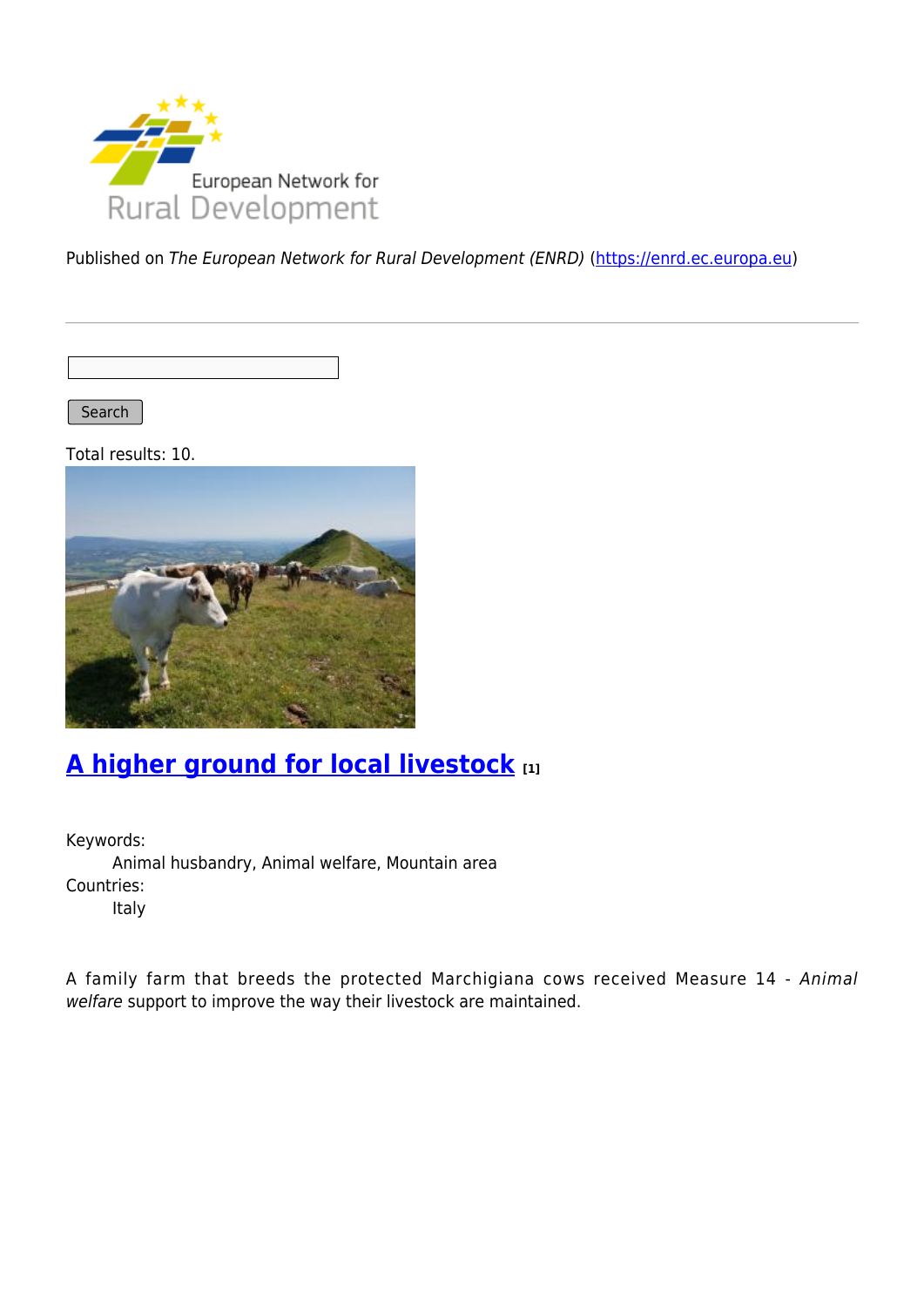

## **[Improving animal welfare on an Italian buffalo farm](https://enrd.ec.europa.eu/projects-practice/improving-animal-welfare-italian-buffalo-farm_en) [2]**

Keywords:

Animal husbandry, Animal welfare, Competitiveness Countries:

Italy

Animal welfare support enabled a farmer to improve the living conditions of his buffalo herd and at the same time improve the quality and quantity of milk produced.



## **[The 'MAJNIKA' herb garden and farm, Slovenia](https://enrd.ec.europa.eu/projects-practice/majnika-herb-garden-and-farm-slovenia_en) [3]**

Keywords: Agriculture, Family farming, Organic farming, Women, Young farmers Countries: Slovenia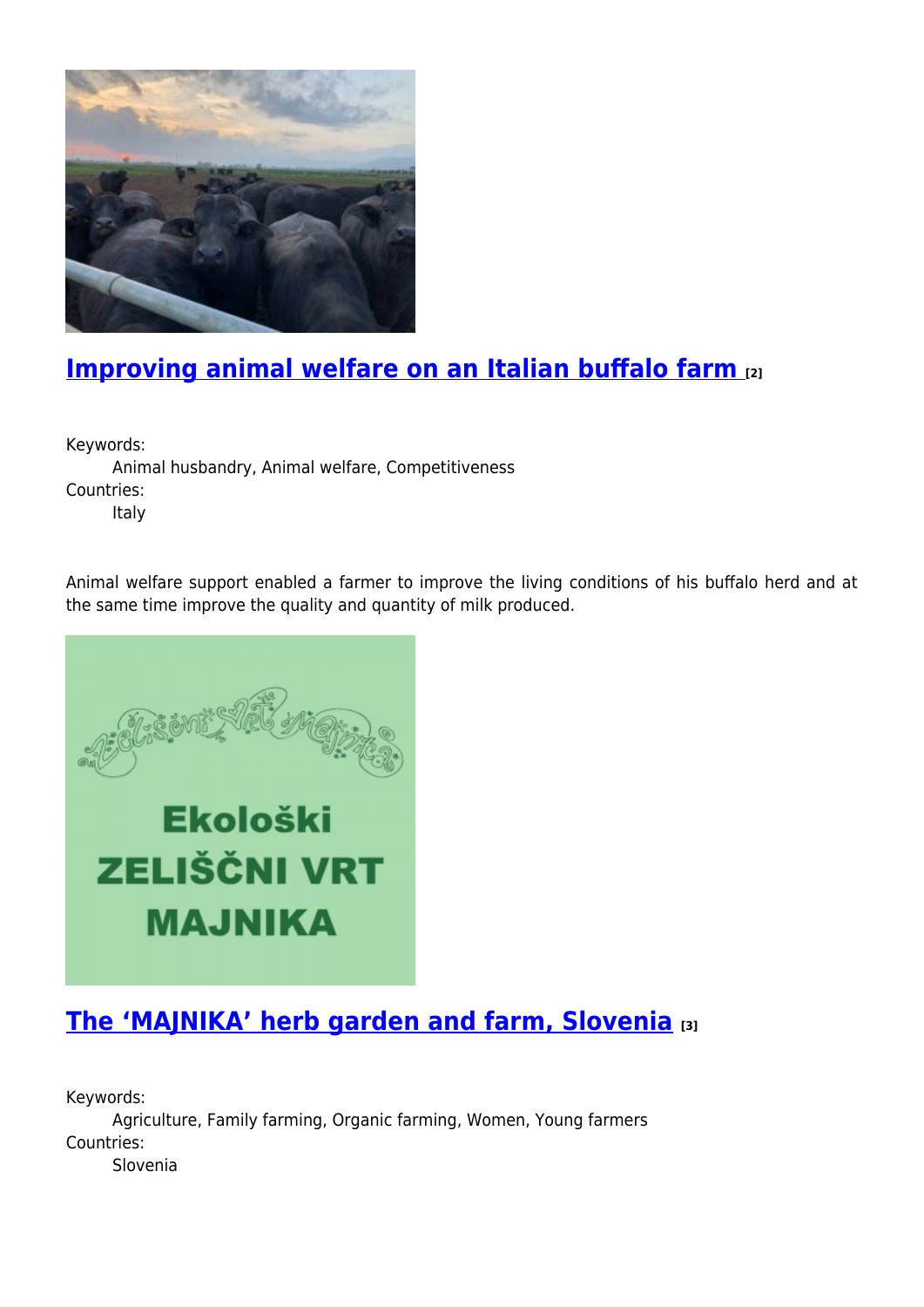A young farmer created a new business model that combines organic farming and environmental protection with job creation and socially inclusive educational services.



## **[Grily Naturae - kmetija Osterc – Investing in organic](https://enrd.ec.europa.eu/projects-practice/grily-naturae-kmetija-osterc-investing-organic-lavender-production_en) [lavender production](https://enrd.ec.europa.eu/projects-practice/grily-naturae-kmetija-osterc-investing-organic-lavender-production_en) [4]**

Keywords:

Added value, Agriculture, Direct marketing, Diversification, Entrepreneurship, Environmental protection, Family farming, Market development, Organic farming, Tourism Countries:

Slovenia

A family farm converted to organic lavender farming in order to diversify their offer of products and services in an environmentally sustainable way.

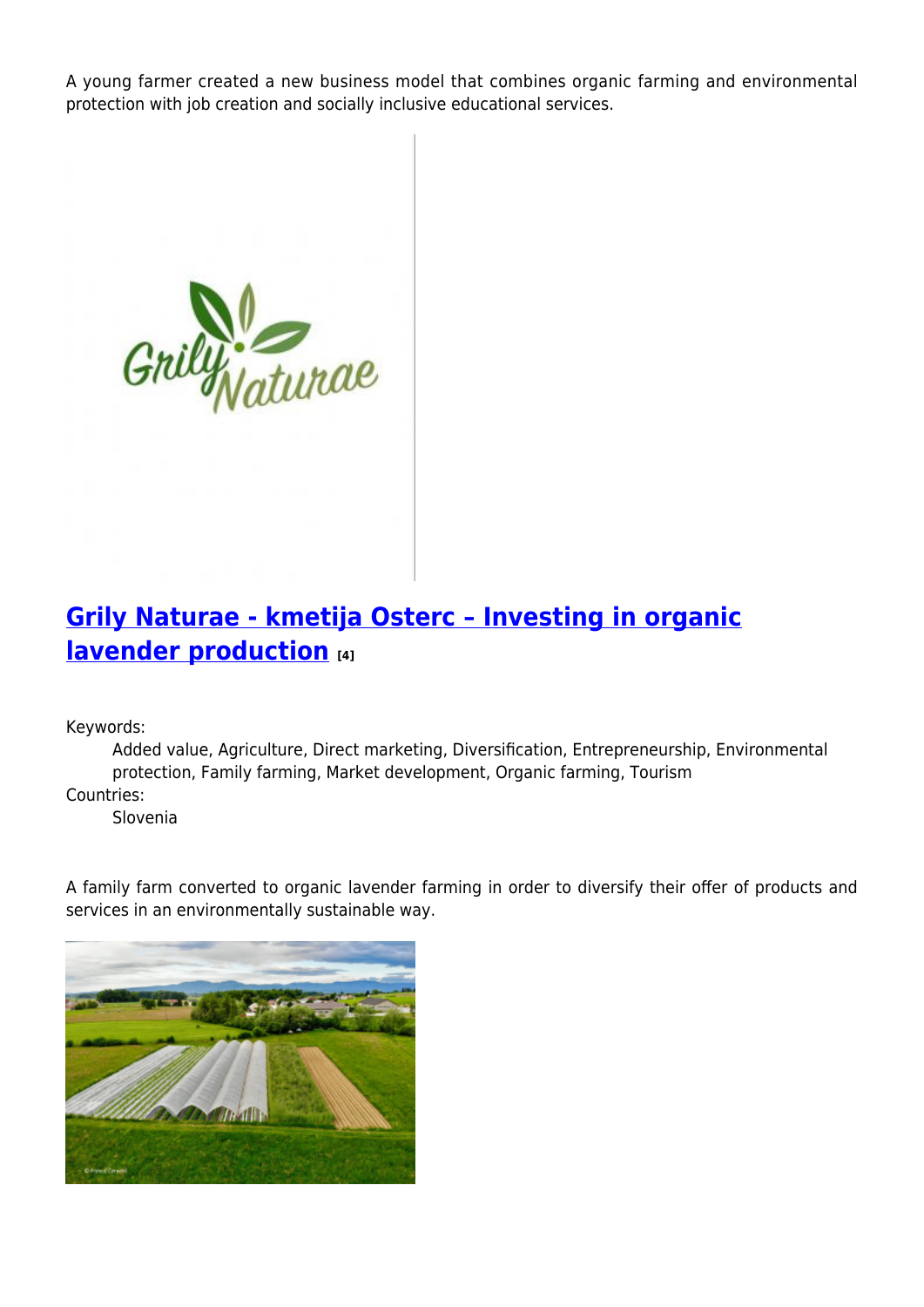# **[The Černelič Biodynamic Farm](https://enrd.ec.europa.eu/projects-practice/cernelic-biodynamic-farm-0_en) [5]**

Keywords:

Agriculture, Biodiversity, Environmental sustainability, Organic farming, Product quality, Rural Inspiration Awards: nominees, Soil management

Countries:

Slovenia

Organic and biodynamic farms cooperate to jointly acquire conservation tillage equipment (subsoilers and no till seeding machine) to enhance soil quality, reduce pollution and maximise their soil's capacity to act as a carbon sink



### **[Implementing organic agriculture in Sardinia](https://enrd.ec.europa.eu/projects-practice/implementing-organic-agriculture-sardinia_en) [6]**

Keywords:

Added value, Agriculture, Biodiversity, Competitiveness, Environmental sustainability, Family farming, GHG & ammonia emissions, Organic farming

Countries:

Italy

A Sardinian agricultural company applied for RDP support in order to maintain its organic agriculture production systems.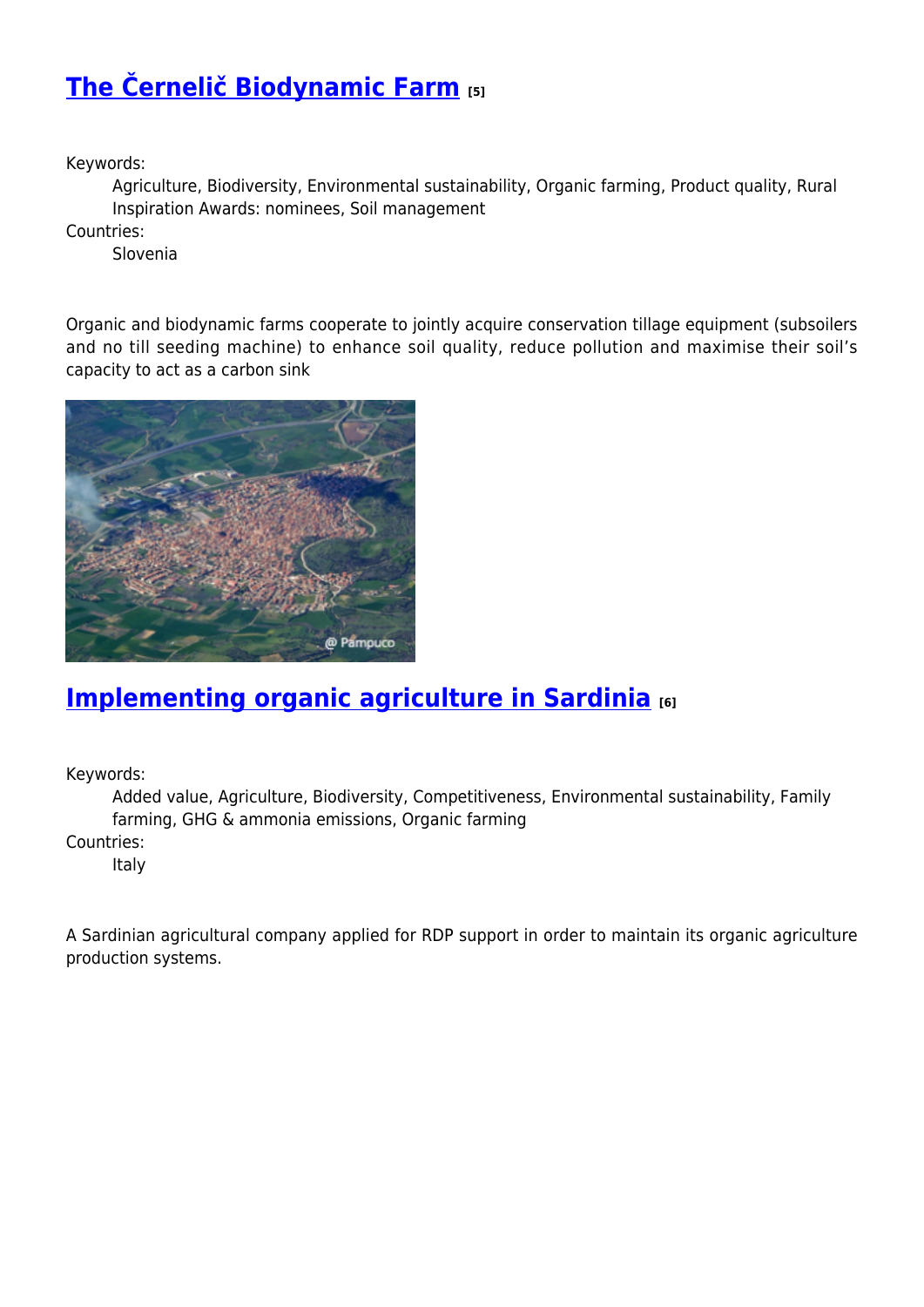

# **[Improving animal welfare in a Sardinian farm](https://enrd.ec.europa.eu/projects-practice/improving-animal-welfare-sardinian-farm_en) [7]**

Keywords:

Added value, Advisory services, Animal husbandry, Animal welfare Countries:

Italy

A livestock farmer received training and undertook a consultation to find out how to improve animal welfare on his farm.





## **[Sustainable cultivation of olive trees and innovative](https://enrd.ec.europa.eu/projects-practice/sustainable-cultivation-olive-trees-and-innovative-extraction-olive-oil_en) [extraction of olive oil](https://enrd.ec.europa.eu/projects-practice/sustainable-cultivation-olive-trees-and-innovative-extraction-olive-oil_en) [8]**

Keywords:

Agriculture, Biodiversity, Entrepreneurship, Environmental sustainability, Innovation, Organic farming, Product quality

Countries:

Slovenia

An example of sustainable cultivation of olive trees and extraction of olive oil using innovative ultrasound techniques.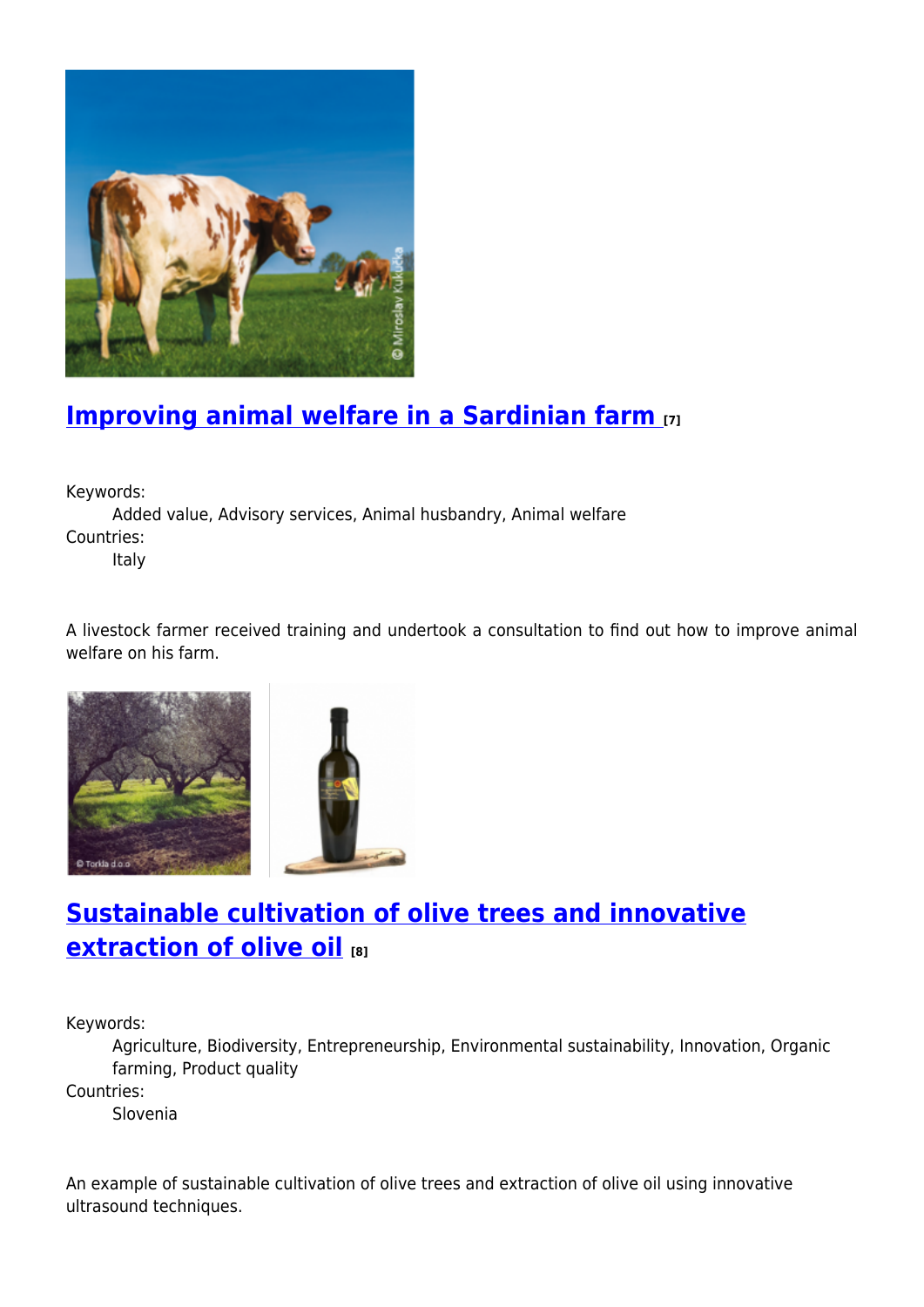

# **[Janez Smrtnik's farm – Mountain farming using indigenous](https://enrd.ec.europa.eu/projects-practice/janez-smrtniks-farm-mountain-farming-using-indigenous-breeds_en) [breeds](https://enrd.ec.europa.eu/projects-practice/janez-smrtniks-farm-mountain-farming-using-indigenous-breeds_en) [9]**

Keywords:

Animal husbandry, Biodiversity, Diversification, Environmental protection, Mountain area, Product quality, Sustainability

Countries:

Slovenia

An organic mountain farm uses indigenous breeds to produce high-quality meat, while preserving the local environment and genetic resources.



### **[Supporting young farmers' entrepreneurship](https://enrd.ec.europa.eu/projects-practice/supporting-young-farmers-entrepreneurship_en) [10]**

Keywords: Agriculture, Entrepreneurship, Organic farming, Women Countries: Italy